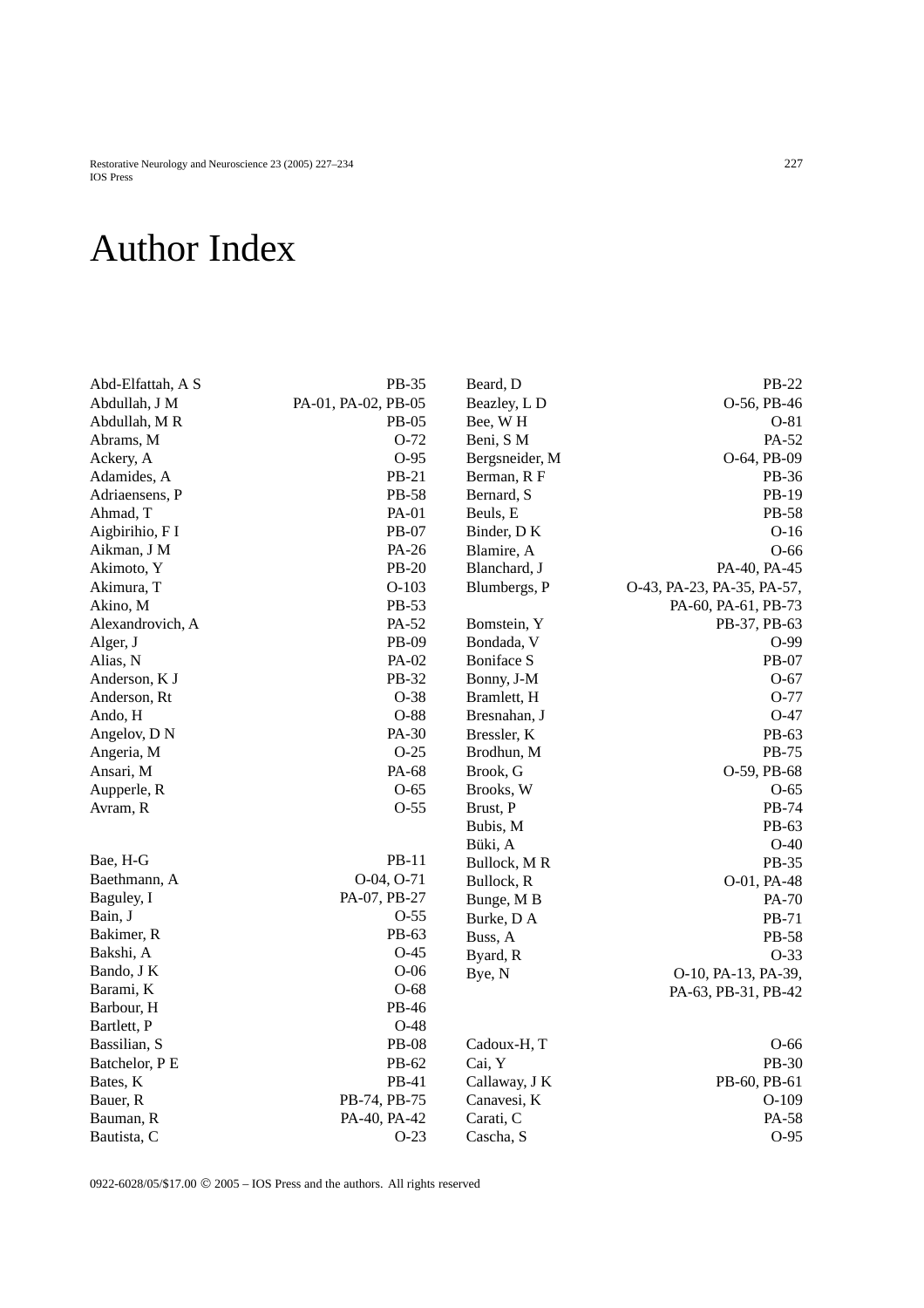| Cernak, I        | $O-20$ , $O-87$           | Donkin, J          | O-87, PA-57               |
|------------------|---------------------------|--------------------|---------------------------|
| Chatfield, D A   | O-90, PB-07               | Duhaime, A-C       | $O-34$                    |
| Chen, R-W        | PB-29                     | Dunlop, S A        | O-56, PB-46               |
| Chiang, B        | PB-71                     | Dunn, LT           | O-44, PB-22               |
| Chien, S         | PB-71                     | D'Urso, P          | $O-106$                   |
| Chikawa, T       | <b>PB-70</b>              | Dusick, J          | <b>PB-08</b>              |
| Cho, K-S         | PA-70                     | Dziegielewska, K M | O-10, PA-63, PA-64, PB-66 |
| Christian, L M   | $O-8$                     |                    |                           |
| Chu, G K T       | PB-68                     |                    |                           |
| Chuah, M I       | O-69, O-41, O-96,         | Eberwine, J        | $O-45$                    |
|                  | PB-48, PB-49              | Ecklund, J M       | O-19, O-26                |
| Chuan, CH        | <b>PB-05</b>              | Eftekharpour, E    | O-58, PA-69               |
| Chuckowree, J A  | $O-41$                    | Ek, C J            | O-10, PA-64               |
| Chung, R S       | O-41, O-96, PB-49         | Ekmark, S          | $O-74$                    |
| Chunni, Z        | PA-61                     | Endo, S            | PA-27                     |
| Clark, J         | PB-07, PB-57, PB-72       | Engel, D           | PA-66, PB-14, PB-15       |
| Cochrane, J      | PB-52                     | Eriksson-Ritzén, C | $O-107$                   |
| Coleman, M       | PB-07                     | Eriskat, J         | $O-04$                    |
| Coles, J P       | PB-07                     | Ester-Bode, T      | PA-30                     |
| Connors, R       | PB-29                     |                    |                           |
| Conte, V         | O-45, O-109               |                    |                           |
| Conway, B        | $O-102$                   | Fatouros, P        | $O-01$                    |
| Cooper, D J      | O-29, O-106, PB-19, PB-21 | Faulkner, J R      | $O-18$                    |
| Cooper, G        | PB-19                     | Fawcett, J         | $O-15$                    |
| Crack, Peter J   | PB-31                     | Feeney, S          | PB-60                     |
| Cui, Q           | $O-52$                    | Fehilings, M G     | O-58, O-82, O-95,         |
| Cui, Qi          | PB-47                     |                    | PA-69, PB-68              |
| Cui, Qu          | PB-45                     | Féron, F           | PB-52                     |
| Culmsee, C       | $O-71$                    | Fijisawa, H        | $O-103$                   |
| Cunnigham, A     | $O-51$                    | Finnie, J W        | PA-35                     |
|                  |                           | Flint, J           | PA-26                     |
|                  |                           | Floyd, C           | PB-36                     |
| Daniel Thorat, J | PB-03                     | Flup, C            | $O-45$                    |
| Darvish, K       | $O-39$                    | Francel, P C       | <b>PB-01</b>              |
| Daugherty, W P   | PA-48, PB-35              | Frentzel, S        | PA-13                     |
| Dave, J R        | O-23, PB-29               | Fritz, H           | PB-75                     |
| Davidsson, J     | $O-25$                    | Fryer, TD          | PB-07                     |
| Davies, A        | $O-106$                   | Fu, Z              | $O-75$                    |
| Davies, G        | O-98                      | Fuchtner, F        | PB-74                     |
| De Zeeuw, C I    | PA-14                     | Furlan, J C        | $O-82$                    |
| Deitrich, WD     | PA-70                     |                    |                           |
| Deng, Y          | $O-79$                    |                    |                           |
| Denii, S         | PB-62                     | Gannon, B J        | PA-58                     |
| Denslow, N D     | $O-62$                    | Garcia, M          | $O-99$                    |
| Dickson, TC      | $O-41$                    | Garg, MS           | PA-70                     |
| Dietrich, D      | $O-100$                   | Gattinoni, L       | $O-109$                   |
| Dittman, J       | $O-96$                    | Gaviria, M         | O-67, PB-38               |
| Doblhofer, R     | $O-12$                    | Geddes, J          | $O-99$                    |
| Docking, K       | $O-91$                    | Geffen, Y          | PB-37                     |
| Dóczi, T         | $O-40$                    | Gelan, J           | PB-58                     |
| Doh, J-W         | PB-11                     | Gentleman, S M     | $O-8$                     |
|                  |                           |                    |                           |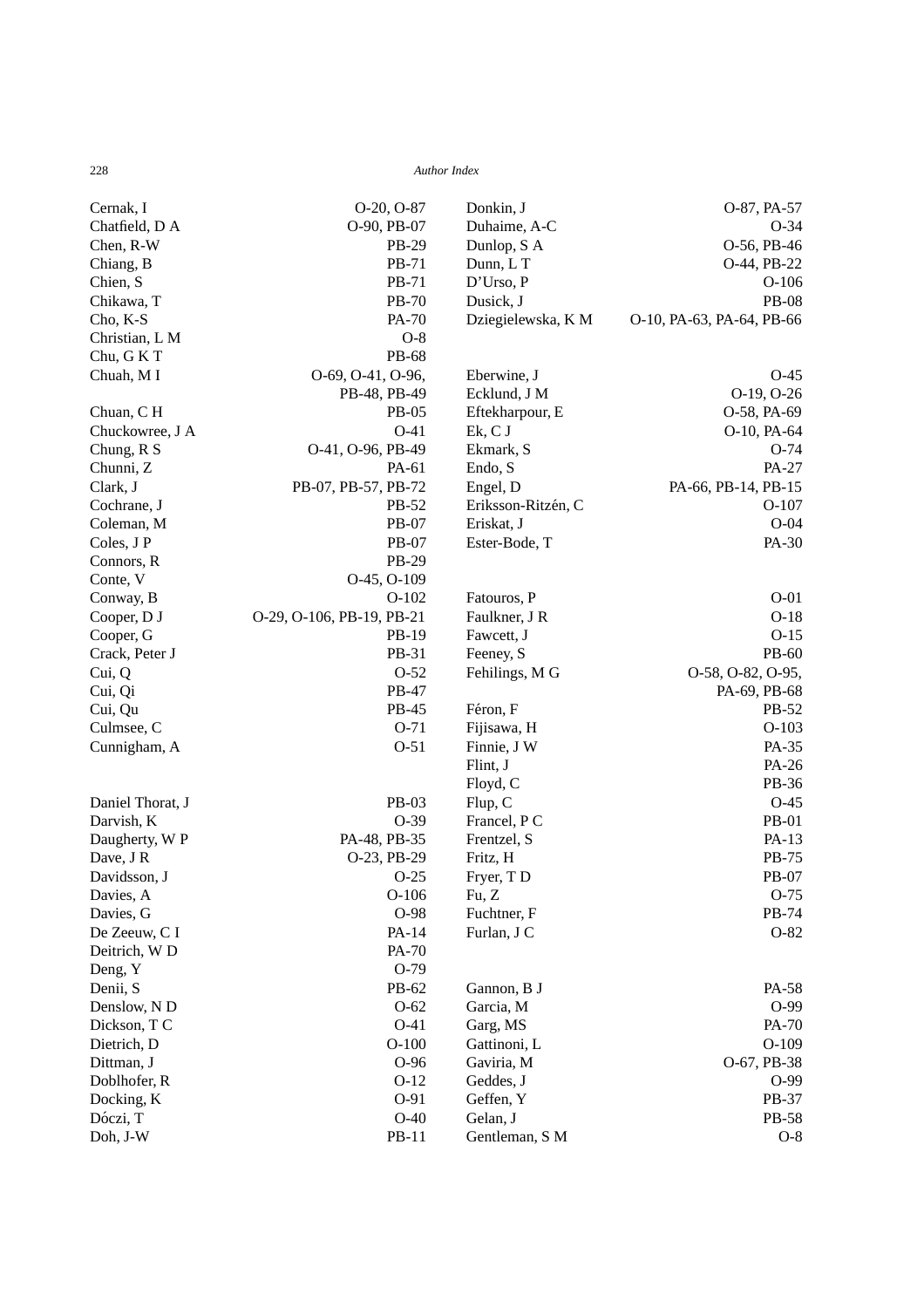| Geraghty, T          | PB-52                      | Hillered, L           | $O-74$             |
|----------------------|----------------------------|-----------------------|--------------------|
| Ghabriel, M          | PA-57, PA-61               | Hinz, R               | PB-74              |
| Gibson, TR           | $O-79$                     | Hirayama, T           | <b>PB-20</b>       |
| Gimenez y Ribotta, M | $O-53$                     | Hirbec, H             | <b>PB-38</b>       |
| Giza, CC             | O-84, O-76, PB-30          | Hisaki, H             | PA-34              |
| Glenn, TC            | O-83, PB-08, PB-09         | Hisheh, S             | PB-47              |
| Glofarova, K         | $O-63$                     | Holloway, R           | PB-35              |
| Goetz, P             | $O-66$                     | Holmin, S             | PA-53              |
| Golding, J D         | PB-65                      | Houkin, K             | PB-53              |
| Gomez-Pinilla, F     | O-76, PB-51                | Hovda, D A            | O-76, O-83, O-84,  |
| Goodman, C           | $O-70$                     |                       | PB-09, PB-30       |
| Goozee, J V          | $O-92$                     | Howard, C             | PA-57              |
| Gopinath, SP         | $O-70$                     | Howells, DW           | PB-62              |
| Grady, MS            | $O-45$                     | Hu, W                 | $O-75$             |
| Graham, D            | O-8, O-45, O-102, PA-51    | Hu, Y                 | O-52, PB-45        |
| Griebach, G S        | $O-76$                     | Hui, C                | $O-55$             |
| Griebel, RW          | O-98                       | Hussin, A M           | PA-01              |
| Gu, P                | $O-75$                     |                       |                    |
| Guillamondegui, Or   | PB-02                      |                       |                    |
| Gulaev, S            | PA-10                      | Imae, S               | PB-23              |
| Gurkoff, G G         | O-76, O-84                 | Imamura, H            | PB-53              |
|                      |                            | Imran, A              | PA-61              |
|                      |                            | Imural, T             | PA-31              |
| Habgood, MD          | O-10, PA-63                | Inaji, M              | PA-16              |
| Hajek, M             | $O-63$                     | Inoue, Y              | <b>PB-18</b>       |
| Hall, E              | $O-79$                     | Ishibashi, S          | PA-27              |
| Hamm, R J            | PB-35                      | Itano, T              | PB-67, PB-69       |
| Han, X               | PB-42                      | Ito, U                | $PA-16$            |
| Han, Y               | O-104, PB-71               | Iwasaki, Y            | PB-53              |
| Hara, M              | PA-16                      |                       |                    |
| Harada,              | $O-61$                     |                       |                    |
| Hartings,            | J A O-23, PA-42, PA-43     | Jaalam, K             | <b>PB-05</b>       |
| Harvey, A            | O-52, O-60, PB-41,         | Jae, C C              | PA-09              |
|                      | PB-45, PB-47, PB-46, PB-50 | Jarrott, B            | PB-60, PB-61       |
| Harvey, H B          | PB-35                      | Jelbart, M            | PB-72              |
| Hasegawa, K          | PB-20                      | Jendelova, P          | $O-63$             |
| Haton, H             | $O-67$                     | Jensen, C             | $O-107$            |
| Hawkins, A S         | O-97                       | Johnson, E A          | PA-26              |
| Hayakawa, T          | PB-23                      | Johnston, A J         | PB-07              |
| Hayes, R L           | O-62, O-68, PA-22,         | Jones, NR             | PA-23, PA-35       |
|                      | PA-26, PB-29               | Jung, R E             | $O-65$             |
| Heath, D             | PA-59                      | Jurrlink, B H J       | O-98, PB-65        |
| Hecht, T             | PB-37                      |                       |                    |
| Helm, G              | $O-97$                     |                       |                    |
| Hendricks, W T       | PB-46                      | Kakulas, B A          | PB-58              |
| Heriseanu, R         | PA-07, PB-27               | Kalehua, A            | $O-26$             |
| Hernandez, A         | $O-94$                     | Kamada, T             | O-61, PB-44, PB-64 |
| Herrmann, J          | $O-18$                     | Kamishima, T          | $O-88$             |
| Herynek, V           | $O-63$                     | Karamouzian, S        | PA-68              |
| Heschel, Ingo        | $O-59$                     | Karimi-Abdolrezaee, S | O-58, PA-69        |
| Hida, K              | PB-53                      | Kassem, N             | PB-14              |
|                      |                            |                       |                    |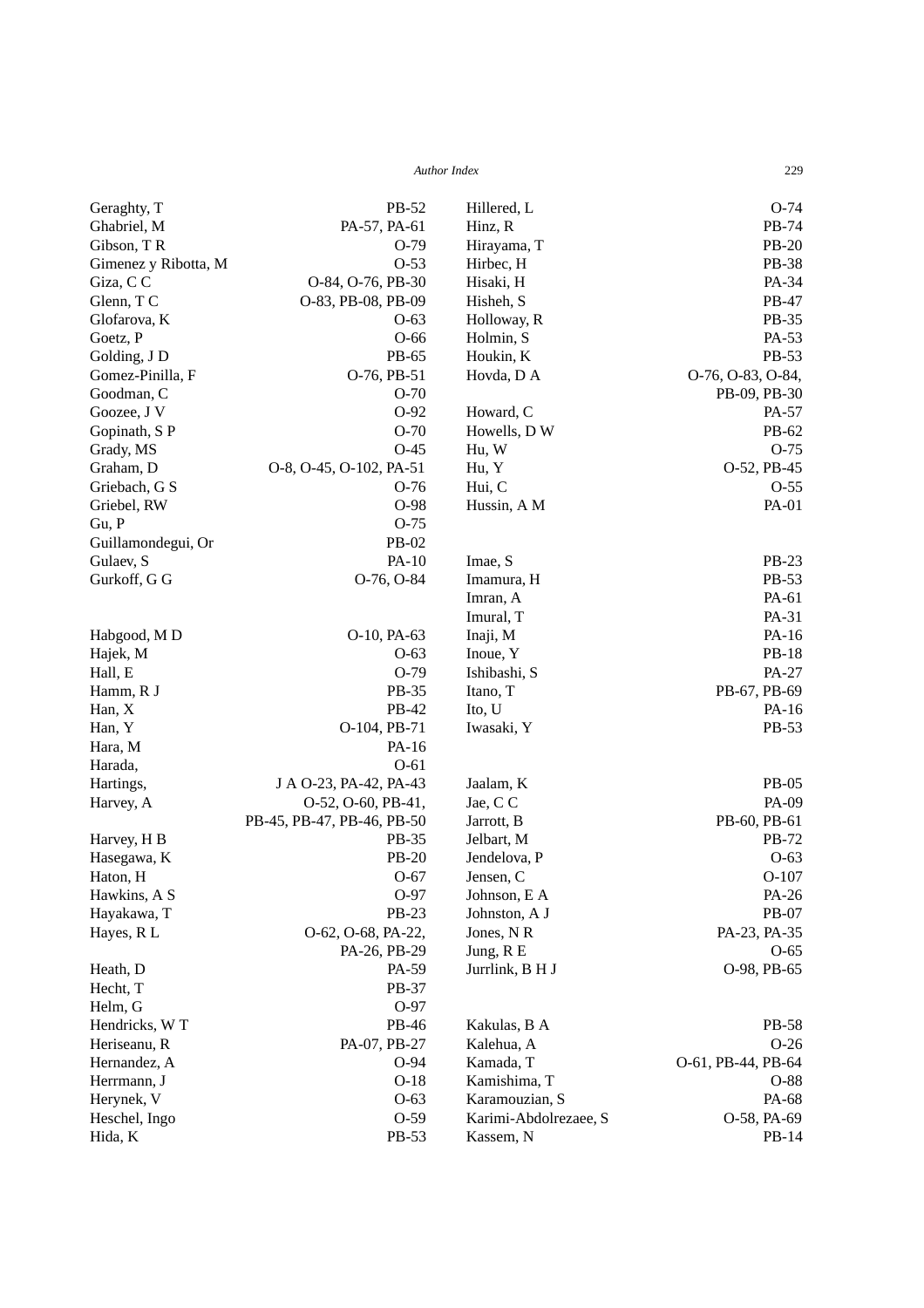| Katayama, Yoichi | O-07, O-13, O-86,       | Lee, J             | $O-81$                   |
|------------------|-------------------------|--------------------|--------------------------|
|                  | PA-12, PB-20            | Lee, KK            | PB-13                    |
| Katsumata, N     | PA-27                   | Lee, K-S           | O-11, PB-11              |
| Katunyan, P      | PB-59                   | Lee, S             | PA-31                    |
| Katz, M          | PB-62                   | Lee, S J           | <b>PB-08</b>             |
| Kawai, N         | O-73, PA-19             | Lee, S M           | O-76, PB-08              |
| Kawamata, T      | O-07, O-13, O-86, PA-12 | Lee, WNP           | <b>PB-08</b>             |
| Kazanovsky, L    | PB-37                   | Lee, Y C           | <b>PB-08</b>             |
| Kelly, DF        | $O-83$                  | Levasseur, J       | PB-35                    |
| Keow, L K        | $O-81$                  | Levison, D         | $O-60$                   |
| Kern, J          | O-97                    | Lewen, A           | $O-74$                   |
| Kerr, J          | PB-22                   | Lewis, P           | PB-21                    |
| Kim, J-H         | PA-36                   | Lewis, S B         | $O-68$                   |
| Kim, J-H         | PA-36                   | Li, Lixin          | $O-75$                   |
| Kim, S-W         | PA-50                   | Li, M              | PB-71                    |
| Kimron, M        | PB-37                   | Li, S              | PA-27                    |
| King, C          | $O-56$                  | Liao, J            | $O-51$                   |
| Kino, T          | PB-23                   | Liaquat, I         | $O-44$                   |
| Kipnis, Y        | PB-37                   | Licina, P          | PB-52                    |
| Klekamp, J       | $O-49$                  | Liermann, J A      | $O-65$                   |
| Klushnik, T      | PB-59                   | Lim, J             | O-81, PB-16              |
| Koda, Masao      | O-61, PB-44, PB-64      | $Lim, W \to H$     | $O-17$                   |
| Komiya, M        | <b>PB-20</b>            | Linden, J          | O-97                     |
| Kossmann, T      | O-106, PA-13, PA-39,    | Ling Ling, C       | $O-17$                   |
|                  | PB-21, PB-42            | Ling, G            | O-21, PA-45              |
| Koszyca, B       | PB-73                   | Ling, S F          | PA-40                    |
| Koulyakina, N    | PB-59                   | Lippert-Gruener, M | PA-30                    |
| Koyanagi, I      | PB-53                   | Liu, MC            | $O-68$                   |
| Kozel, M         | PB-49                   | Liu, N-Q           | $O-104$                  |
| Kubota, M        | PA-34                   | Lo, TD             | PA-70                    |
| Kupina, N C      | $O-79$                  | Lockhart, S        | PB-62                    |
| Kuroiwa, T       | PA-27                   | Loftus, C M        | PA-17                    |
| Kuruvilla, M S   | $O-92$                  | Long, J B          | PA-42                    |
| Kuwabara, H      | PB-74                   | Longhi, L          | $O-45$                   |
| Kwiecien, J M    | $O-55$                  | Lu, Xi-Chun M      | O-23, O-24, PA-43, PB-29 |
| Kwiecien, J M    | PA-69                   | Lück, J            | $O-40$                   |
| Kwon, TH         | PA-36, PA-48            | Luo, E J           | PB-36                    |
|                  |                         | Lyeth, Bruce G     | PB-36                    |
|                  |                         | Lynch, MA          | PA-70                    |
| Ladesich, L      | $O-65$                  |                    |                          |
| Laidlaw, J       | PB-19                   |                    |                          |
| Lane, M A        | PA-64, PB-66            | Maas, A            | O-94, PB-14, PB-15       |
| Larner, S F      | PA-22                   | Maas, IRA          | PA-66                    |
| Larsson, I       | $O-25$                  | Mackay, C          | $O-66$                   |
| Laurent, J       | $O-97$                  | Mackay-Sim, A      | O-57, PB-52              |
| Laurer, P        | $O-45$                  | Maeda, T           | O-13, PA-12, PB-20       |
| Leaver, S G      | O-52, PB-45, PB-50      | Maegele, M         | PA-30                    |
| Leclercq, PD     | $O-8$                   | Malham, G          | $O-106$                  |
| Lee, E           | PA-40, PA-45            | Manavis, J         | PA-23, PA-35, PA-60      |
| Lee, I-H         | $O-72$                  | Manley, G T        | $O-16$                   |
| Lee, $J$         | $O-83$                  | Marcillo, A E      | PA-70                    |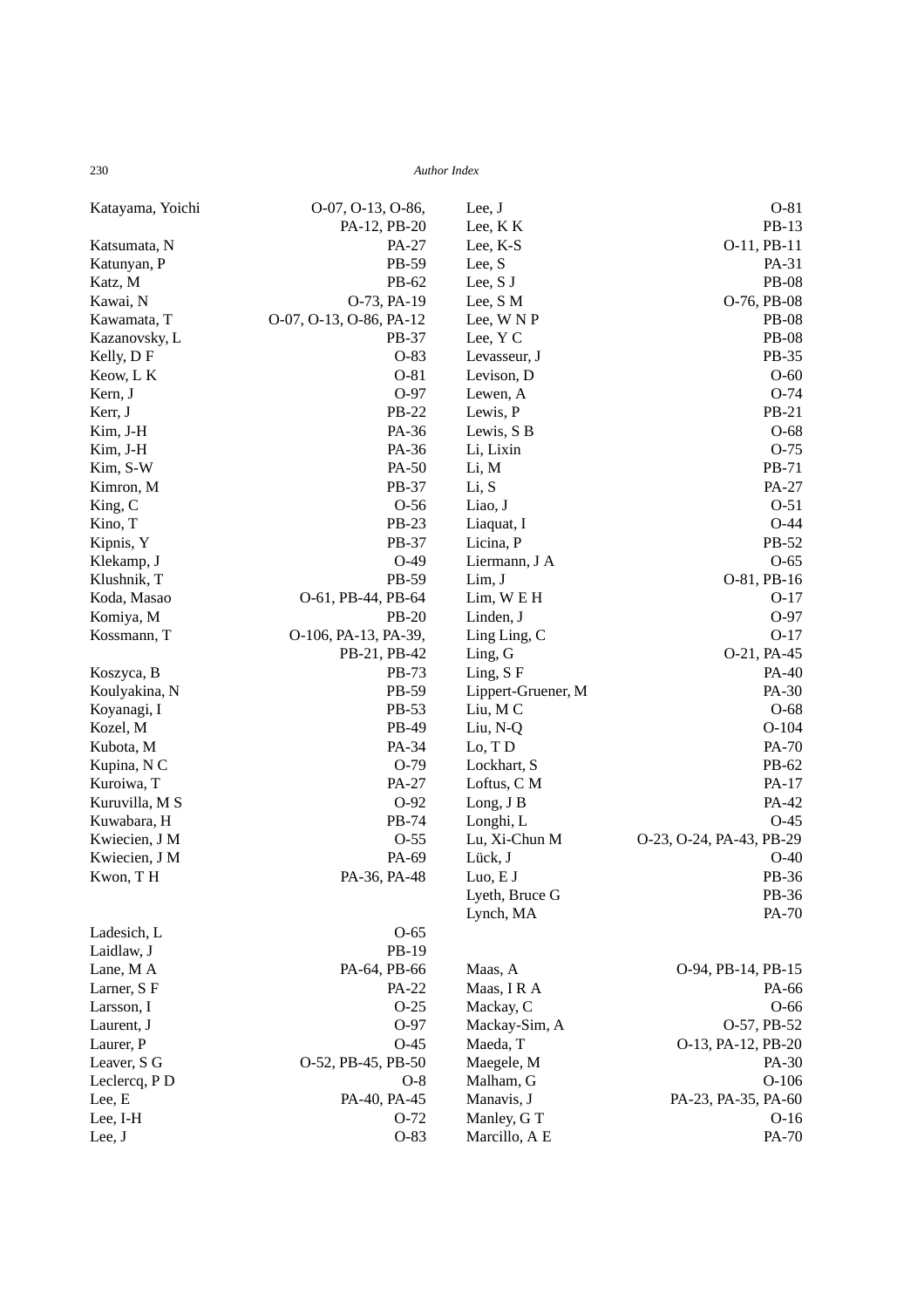| <b>Author Index</b> | 231 |
|---------------------|-----|
|                     |     |

| Marder, J             | PB-63                     | Neil, K           | $O-55$              |
|-----------------------|---------------------------|-------------------|---------------------|
| Marklund, N           | $O-45$                    | Neugebauer, E A M | O-28, PA-30         |
| Marmarou, A           | O-01, O-02, O-94          | Nevo, O           | $O-80$              |
| Marshall, R           | PB-57, PB-72              | Newcombe, R E A   | PA-23               |
| Martin, D             | PB-58                     | Ng, Ivan          | O-81, PA-21, PB-13, |
| Martin, N A           | O-83, PA-15, PB-08, PB-09 |                   | PB-16, PB-03        |
| Martins, R N          | PB-41                     | Nguyen, P         | PA-39, PB-42        |
| Masaoka, H            | PB-23                     | Nicolini, R       | $O-109$             |
| Maxwell, W            | O-31, O-102               | Nicoll, J         | $O-42$              |
| McArthur, D           | PB-09                     | Nik Mohamad, N A  | PB-05               |
| McCrory, P            | $O-85$                    | Nimmo, A          | PA-59               |
| McDermott, FT         | PB-19                     | Nishio, Y         | O-61, PB-44, PB-64  |
| McIntosh, T           | O-45, PA-30               | Nomura, N         | PA-33               |
| McKerracher, L        | $O-54$                    | Norimatsu, H      | PB-67, PB-69        |
| McKinsey, D M         | PA-22                     | Norton, D         | PA-31               |
| Mehta, V S            | PA-03                     | Noth, J           | $O-59$              |
| Menet, V              | $O-53$                    | Nowitzke, A       | PB-52               |
| Menon, DK             | O-90, PB-07               |                   |                     |
| Merenkov, D           | PB-59                     |                   |                     |
| Miller, K             | PB-32                     | O'Dwyer, B        | <b>PA-08</b>        |
| Miyagi, T             | $O-101$                   | Ohno, K PA-16,    | PA-27               |
| Miyamoto, O           | PB-67, PB-69              | Ohsumi, A         | PA-33               |
| Moellers, S           | $O-59$                    | Ohta, Y           | PB-23               |
| Mohamad, M            | PA-71                     | Okada, S          | $O-61$              |
| Mohamed, Y            | PA-02                     | Okajima, K        | <b>PB-70</b>        |
| Mongan, P             | $O-26$                    | Okawa, Y          | PB-64               |
| Morganti-Kossman, M C | O-05, O-10, PA-13,        | Okonkwo, D        | O-97                |
|                       | PA-39, PA-63, PB-42       | Olson, L          | $O-72$              |
| Mori, S               | PB-67, PB-69              | Oluwadara, O      | $O-06$              |
| Mori, T               | O-07, O-13, O-86, PA-12   | Ooigawa, H        | PA-33               |
| Morimoto, K           | $O-101$                   | Orchard, G        | $PC-01$             |
| Moriya, H             | O-61, PB-44, PB-64        | O'Steen, B E      | PA-26               |
| Morshead, C           | $O-58$                    | Otani, N          | PA-33               |
| Muizelaar, J P        | PB-36                     | Otto, V           | PA-13               |
| Murdoch, B E          | O-89, O-91, O-92          |                   |                     |
| Murray, G             | O-44, O-94                |                   |                     |
| Murray, L             | O-106, PB-19              | Pál, J            | $O-40$              |
| Mushkudiani, N        | PB-15                     | Palzur, E         | $O-80$              |
| Mustapha, F           | PA-01                     | Panikashvili, D   | PA-52               |
| Myer, J               | PA-31                     | Papadopoulos, M C | $O-16$              |
| Myles, PS             | PB-19                     | Park, HK          | PA-09               |
|                       |                           | Park, J B         | PA-09               |
|                       |                           | Park, K           | O-52, PB-47         |
| Nabavizadeh, F        | PA-68                     | Park, Y-K         | PA-36               |
| Naeve, T              | PB-73                     | Patt, S           | PB-75               |
| Nag, S                | O-09, PA-62               | Pavel, K M        | $O-79$              |
| Nagao, S              | O-73, PA-19               | Pearse, D         | PA-70               |
| Naito, Y              | O-88                      | Perry, C          | PB-52               |
| Nakagomi, T           | PA-34                     | Perry, VH         | $O-37$              |
| Nakane, M             | PA-34                     | Phan, J           | O-83                |
| Nawashiro, H          | PA-33                     | Pickard, J D      | O-30, O-90, PB-07   |
|                       |                           |                   |                     |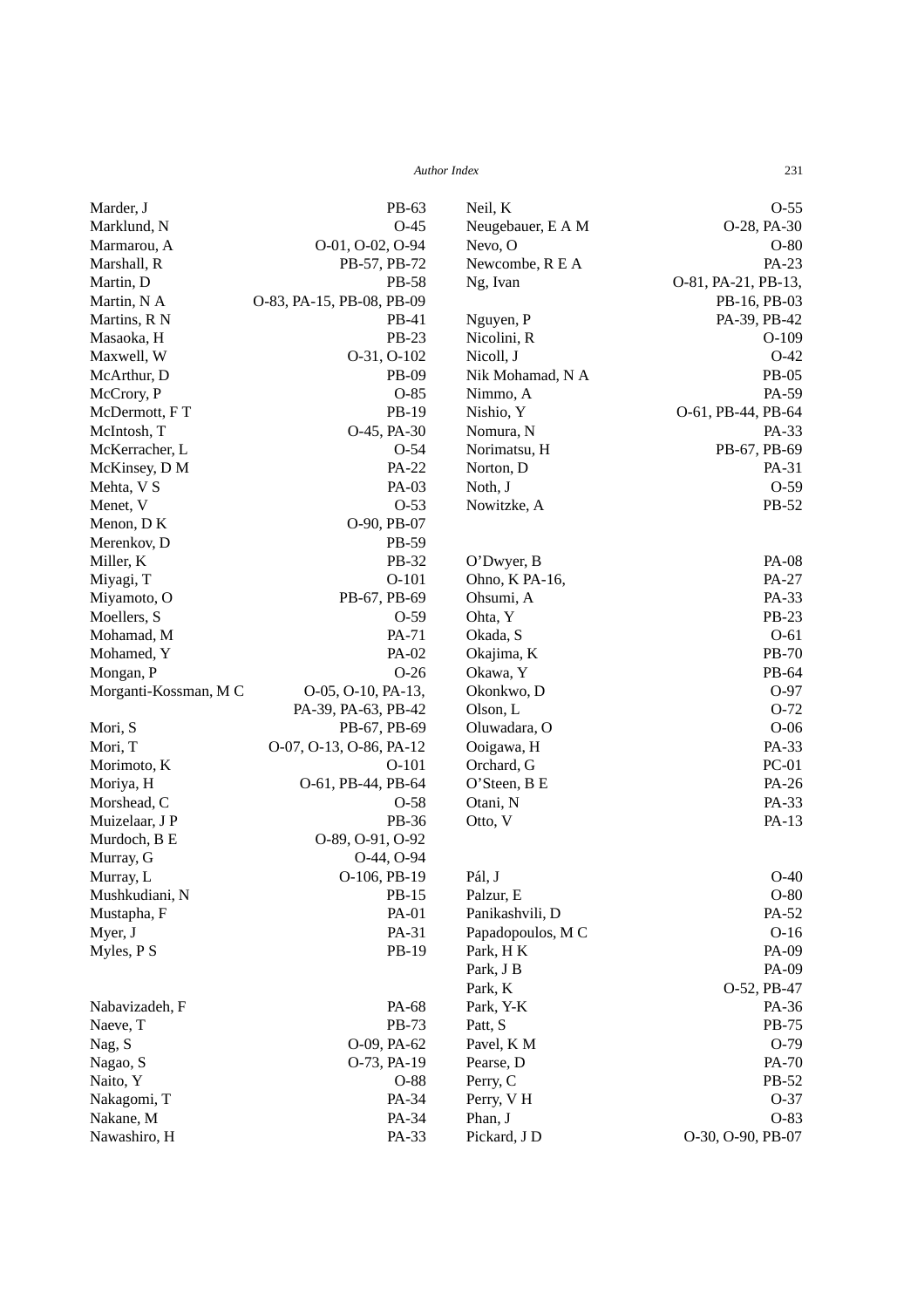| Pineda, J A     | O-68, PA-26                | Säljö, A        | $O-22$                    |
|-----------------|----------------------------|-----------------|---------------------------|
| Piper, IR       | $O-44$                     | Salmi, R        | PA-01                     |
| Plant, G W      | O-52, O-60, PB-45,         | Salmond, CH     | $O-90$                    |
|                 | PB-50, PB-46               | Sanchez, AR     | PA-70                     |
| Plesnila, N     | O-04, O-12, O-71, PA-50    | Sanders, M J    | $O-06$                    |
| Ponsford, J     | O-78, PB-19                | Sankar, R       | $O-84$                    |
| Potter, A       | O-10, PA-63                | Sansui, J       | PA-71                     |
| Povlishock, J T | O-36, O-40                 | Sarel, I        | PB-63                     |
| Pratt, N        | PB-21                      | Sarvestani, G   | PA-23                     |
| Prins, M        | O-35, O-76, PB-30          | Saunders, N R   | O-10, PA-63, PA-64, PB-66 |
| Privat, A       | O-53, O-67, PB-38          | Savage, Cary    | $O-65$                    |
| Prockop, D      | $O-72$                     | Scheltke, E     | PB-65                     |
| Protti, A       | $O-109$                    | Scheff, SW      | PB-32                     |
| Prunea, D       | $O-04$                     | Scherbacova, I  | PB-59                     |
| Pushkin, S      | PB-59                      | Schmitt, A      | $O-65$                    |
| Queen, R        | $O-102$                    | Schoenen, J     | <b>PB-58</b>              |
|                 |                            | Scholtes, F     | PB-58                     |
|                 |                            | Schouten, J     | $O-45$                    |
| Rae, CD         | PA-07, PB-27               | Schultke, E     | O-98                      |
| Raghupathi, R   | $O-45$                     | Schulz, J       | $O-04$                    |
| Rajagopalan, B  | $O-66$                     | Schwartz, M     | PB-37                     |
| Rancan, M       | PA-13                      | Seki, K         | O-88                      |
| Reardon, K      | PA-59                      | Sengoku, T      | $O-99$                    |
| Reece, T B      | O-97                       | Seong, J C      | PA-09                     |
| Reihani KH      | PA-68                      | Shahlaie, K     | PB-36                     |
| Reilly, P       | O-105, O-106, PA-61        | Shibutani, J    | <b>PB-20</b>              |
| Renou, J-P      | $O-67$                     | Shibuya, Sei    | PB-67, PB-69              |
| Reymann, K      | PB-37                      | Shields, CB     | O-104, PB-71              |
| Rhaman, S U     | $O-06$                     | Shields, L B E  | O-104, PB-71              |
| Rice, A C       | PB-35                      | Shigemori, Y    | O-13, PA-12               |
| Rice, K         | PB-07                      | Shigmori, M     | $O-101$                   |
| Rigley, ST      | PB-65                      | Shim, J-J       | PB-11                     |
| Rischbeith, H   | PB-72                      | Shima, K        | PA-33                     |
| Risling, Mårten | O-25, PA-53                | Shimakawa, T    | <b>PB-70</b>              |
| Roberts, K      | PB-32                      | Shimazu, T      | O-45, PA-11               |
| Robertson, C E  | PB-22                      | Shin, D         | $O-84$                    |
| Robertson, C S  | $O-70$                     | Shindo, T       | $O-73$                    |
| Rodger, J       | $O-56$                     | Shindou, T      | PA-19                     |
| Rodgers, K      | $O-87$                     | Shinonaga, M    | PB-12                     |
| Rolli, M        | O-23, O-24, PA-40, PA-45   | Shiozaki, T     | PA-11, PB-18              |
| Romeo, HE       | $O-06$                     | Shohami, E      | PA-52                     |
| Roncati Z, E    | $O-109$                    | Shpliman, S     | PB-37                     |
| Rosenfeld, J    | O-106, PA-39, PB-21, PB-42 | Shuaib, I       | PA-02                     |
| Royo, N         | $O-45$                     | Simpson, D      | PC-01, PC-02              |
| Ruitenberg, M   | $O-60$                     | Sinha, K        | PA-69                     |
| Rumpel, H       | $O-17$                     | Sislak, MD      | $O-18$                    |
| Rydenhag, B     | $O-107$                    | Skoglund, T     | $O-107$                   |
|                 |                            | Skold, M        | $O-25$                    |
|                 |                            | Sköld, M        | PA-53                     |
| Saatman, K E    | $O-45$                     | Slemmer, J E    | PA-14, PA-66              |
| Sahakian, B J   | $O-90$                     | Slewa-Younan, S | PA-07, PB-27              |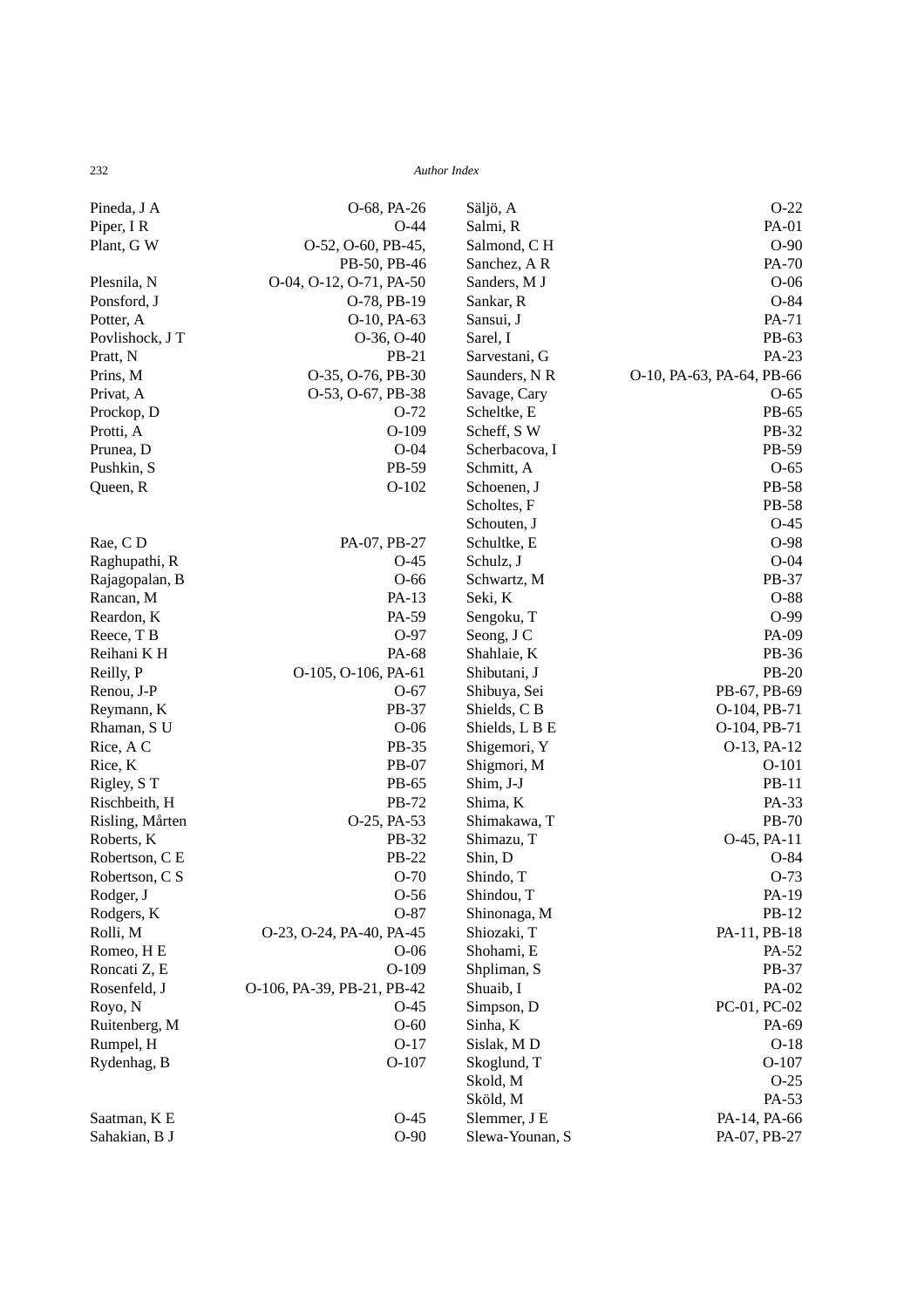| Slieker, F      | PB-14              | Tepass III, J J   | $O-68$                    |
|-----------------|--------------------|-------------------|---------------------------|
| Smielewski, P   | PB-07              | Terpolilli, N     | O-12, PA-50               |
| Smirnov, I      | PB-37              | Thal, S           | PA-50                     |
| Smith, C        | $O-8$              | Tharakan, J       | PA-02                     |
| Smith, M J      | PB-04              | Thompson, B M     | $O-79$                    |
| Smith, R        | PB-22              | Thompson, H       | $O-45$                    |
| Sofroniew, M V  | O-18, PA-31        | Thornton, E       | $O-43$                    |
| Someya, Y       | O-61, PB-44, PB-64 | Tio, DL           | $O-06$                    |
| Son, J-H        | PA-34              | Tokutomi, T       | $O-101$                   |
| Soustiel, J     | $O-80$             | Tomita, H         | PA-16                     |
| Spiess, B D     | PA-48              | Tompkins, P       | PA-17, PB-01              |
| Steeves, J      | $O-93$             | Tone, O           | PA-16                     |
| Steiner, L A    | PB-07              | Tortella, F C     | O-23, O-24, PA-40, PA-42, |
| Stewart, D J    | PA-62              |                   | PA-43, PA-45, PB-29       |
| Steyerberg, Et  | O-94, PB-15        | Tremayne, A       | PB-19                     |
| Stocchetti, N   | $O-109$            | Trentz, O         | $PA-13$                   |
| Stoffel, M      | $O-04$             | Trojanowski, JQ   | $O-45$                    |
| Stone, J        | O-39, O-97         | Tsai, Y T         | $O-81$                    |
| Stoodley, M     | $O-50$ , $O-51$    | Tu, J             | $O-51$                    |
| Storme, L       | <b>PB-58</b>       |                   |                           |
| Strayer, J      | <b>PB-72</b>       |                   |                           |
| Suehiro, E      | $O-103$            | Urquhart, S       | PB-52                     |
| Sugawara, T     | <b>PB-23</b>       | Urzikova, L       | $O-63$                    |
| Sugimoto, H     | PA-11, PB-18       |                   |                           |
| Sumi, Y         | PA-11              |                   |                           |
| Sun, D          | PA-48              | Valadka, A B      | $O-70$                    |
| Sun, K C        | PA-09              | van Baumgarten, L | $O-71$                    |
| Surdell, Daniel | PA-17, PB-01       | Van Den Heuvel, C | O-43, PB-73               |
| Suzuki, M       | $O-103$            | van Gemerden, M   | PB-14                     |
| Switaj, T       | $O-26$             | Van, M            | $O-70$                    |
| Sykova, E       | O-14, O-63         | Varghese, G       | $O-65$                    |
| Szellár, D      | $O-40$             | Velumian, A       | PA-69                     |
|                 |                    | Venugopalan, R    | PA-62                     |
|                 |                    | Verhaagen, J      | $O-52$                    |
| Takasato, Y     | <b>PB-23</b>       | Verhaagen, Joost  | O-60, PB-45, PB-46        |
| Tamaki, M       | PA-16              | Verkman, A S      | $O-16$                    |
| Tamura, A       | PA-34              | Vertkin, I        | PB-37                     |
| Tan, S          | PB-62              | Vespa, PM         | O-83, PB-08, PB-09, PB-10 |
| Tan, WL         | PA-21              | Vickers, J C      | O-41, O-69, O-96, PB-49   |
| Tanaka, H       | PA-11              | Vignon, J         | PB-38                     |
| Tanaka, S       | $PB-20$            | Vincent, A J      | O-69, PB-48, PB-49        |
| Tang, J         | $O-55$             | Vink, R           | O-03, O-43, O-87,         |
| Taoka, Y        | PB-70              |                   | PA-57, PA-59, PA-60       |
| Tasaki, O       | PB-18              | Vitner, K         | PB-63                     |
| Tawil, W        | $O-55$             | Vlodavsky, E      | $O-80$                    |
| Taylor, A       | $O-06$             |                   |                           |
| Taylor, J M     | $O-69$             |                   |                           |
| Tazaki, O       | PA-11              | Waite, PME        | PB-49                     |
| Teasdale, G M   | $O-44$             | Walter, B         | PB-74                     |
| Tegtmeier, F    | $O-12$             | Wan Adnan, W A    | PB-05                     |
| Teigell, M      | O-67, PB-38        | Wang, E           | PB-16                     |